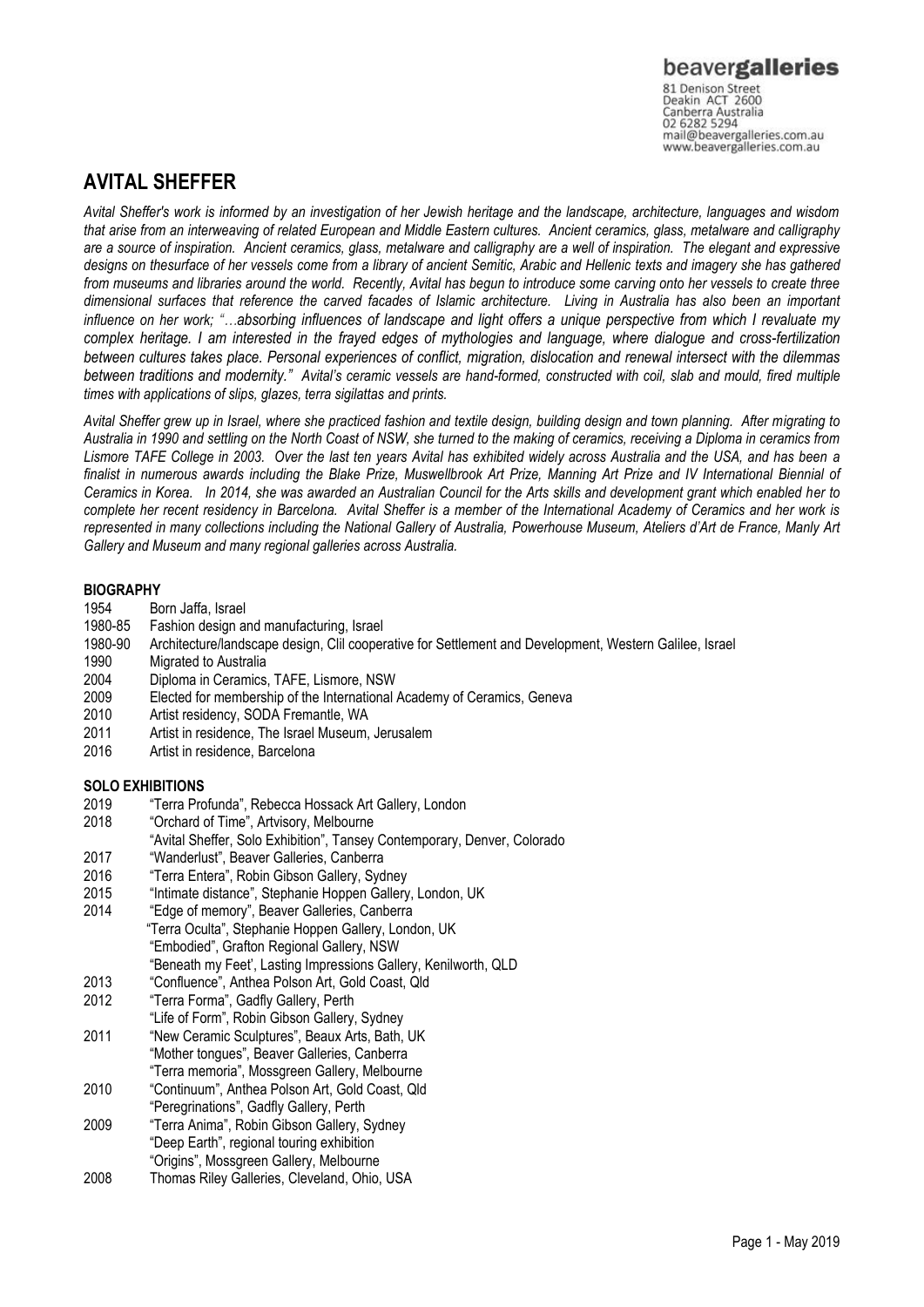81 Denison Street<br>Deakin ACT 2600 Canberra Australia 02 6282 5294 mail@beavergalleries.com.au www.beavergalleries.com.au

"Terra intima", Beaver Galleries, Canberra

- 2007 Jane Sauer Thirteen Moons Gallery, Santa Fe, New Mexico, USA
- Salmon Galleries, Sydney
- 2006 "Unearthed II", Salmon Galleries, Sydney
- "New work", Lismore Regional Art Gallery, NSW
- 2005 "Unearthed", Beaver Galleries, Canberra
- Mura Clay Gallery, Sydney (with Marguerite Josephson) "Under the dome", Tweed River Regional Art Gallery, NSW

# **SELECTED GROUP EXHIBITIONS**

2019 "NORTH", Robin Gibson Gallery, Sydney 2018 "LAPADA, London", Presented by Rebecca Hossack Gallery, London "Small Works", Beaver galleries, Canberra "Little Treasures", Anthea Polson Art, Main Beach, QLD "Collect, London", Presented by Tansey Contemporary, Santa Fe, USA "Palm Beach Art Fair", Presented by Tansey Contemporary, Santa Fe, USA 2017 "Ceramic Revisions", May Space Gallery, Sydney "Accolade", Kerrie Lowe Gallery, Sydney 2016 "International Academy of Ceramics Members Exhibition", Museo del Disseny, Barcelona "LA Art Show (Tansey Contemporary) USA Melbourne Art Fair (Mossgreen Gallery) "La Femina", Grafton Regional Gallery "Mir Zehnen Do", Glen Eira City Council Gallery 2015 SOFA Chicago (Tansey Contemporary) "Well Red", Robin Gibson Gallery, Sydney "Unconventional Con'form'ity", Tansey Contemporary, Santa Fe, USA "CHOICE", Beaver Galleries, Canberra 2014 "Australian Ceramics", Mossgreen Gallery, Melbourne "The Object Divine", Lauraine Diggings Gallery, Melbourne "Quiet Conversations", Skepsi @ Montsalvat, Skepsi on Swanston, Victoria 2013 "Small works", Beaver Galleries, Canberra 2012 "Ceramics now", Bucharest, Romania "Enduring Forms", Aptos Cruz Gallery, Adelaide "Art Platform Los Angeles", (Gaffer Gallery), Hong Kong "Sculpture 24", Robin Gibson Gallery, Sydney 2011 "Art London", Beaux Arts Bath "The 60<sup>th</sup> Blake Touring Exhibition" "Fairytales in Fairyland", Grafton Regional Gallery, NSW "Sculpture 23", Robin Gibson Gallery, Sydney "Confined excitement: pleasures of the void", Cavin-Morris Gallery, New York, USA New York Arts Pacific Asia Show, Cavin-Morris Gallery, New York, USA 30 to collect – Arthouse Gallery, Sydney 2010 International Academy of Ceramics Members, Sevres Cite de la Ceramique, Paris, France "Sculpture 22", Robin Gibson Gallery, Sydney "On paper: in time and in others' minds", Art Piece Gallery, Mullumbimby, NSW "The space between", Aptos Cruz Gallery, Adelaide 9th Festival in Ceramics, demonstrators' exhibition, University of Ballarat Post Office Gallery, Vic "Down memory lane", Framed Gallery, Darwin "Art event", Jewish Museum of Australia / NGV International, Melbourne "Time + place", Cudgegong Gallery, Gulgong, NSW 2009 "White Heat", The Australian Ceramics Association's Biennial Exhibition, Manly Art Gallery and Museum, Sydney "Sculpture 21", Robin Gibson Gallery, Sydney "forty", Brisbane Grammar School Art Show FEHVA Art Exhibition and Auction, Bangalow, NSW "Here/Now", Mossgreen Gallery, Melbourne "Our Most Easterly Edge", Fusions Gallery, Brisbane "Clay", NCECA Group Exhibition, Cervini Hass Gallery, Scottdale, Arizona, USA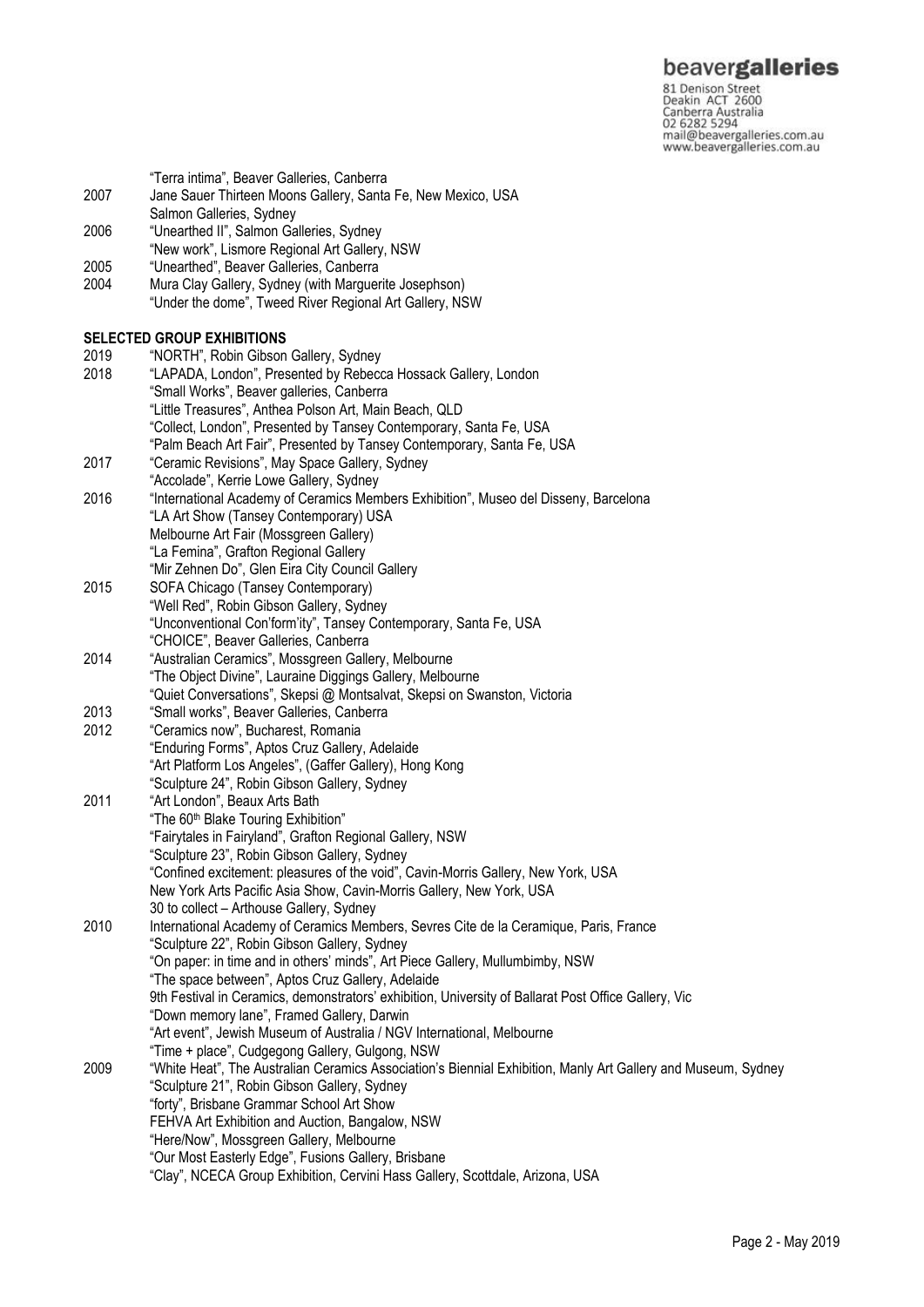81 Denison Street<br>Deakin ACT 2600 Canberra Australia 02 6282 5294 mail@beavergalleries.com.au www.beavergalleries.com.au

"Palm Beach 3", Thomas Riley Galleries, Cleveland, Ohio, USA "Egyptian Treasures: Arts of the Pharaohs", The Australian Museum, Sydney "The 58th Touring Blake Prize Exhibition', touring exhibition Friends of Bezalel Art Exhibition, Arthouse Hotel, Sydney "Heated Words", Fusions Gallery, Brisbane 2008 "Ceramicos", Waywood Gallery, Byron Bay, NSW "Sculpture 20", Robin Gibson Gallery, Sydney "Palm Beach 3", Thomas Riley Galleries, Cleveland, Ohio, USA COLLECT, Victoria and Albert Museum, London, UK (Raglan Galleries, Sydney) Sidney Myer International Ceramic Award, Shepparton Art Gallery, Vic FEHVA Art Exhibition and Auction, Bangalow, NSW SOFA Chicago (Thomas Riley Galleries, Cleveland, Ohio, USA) 2007 "Palm Beach 3", Thomas Riley Galleries, Cleveland, Ohio, USA Art London, UK (Raglan Gallery, Sydney) SOFA Chicago (Thomas Riley Galleries, Cleveland, Ohio, USA) FEHVA Art Exhibition and Auction, Bangalow, NSW 2006 "Hand Made", J Johnson Gallery, Jacksonville Beach, Florida, USA SOFA New York 2006, New York, USA (Jane SauerThirteen Moons Gallery, Santa Fe, New Mexico, USA) SOFA Chicago 2006, Chicago, USA (Beaver Galleries) "Chrysalis", Lismore Regional Art Gallery, NSW "ConVerge", Victor Mace Fine Art Gallery, Brisbane Gold-Coast International Ceramic Award, Qld FEHVA Art Exhibition and Auction, Bangalow, NSW 2005 Gold Coast International Ceramic Award, Qld The 3rd World Ceramic Biennale, Korea SOFA Chicago 2005, Chicago, USA (Beaver Galleries) FEHVA Art Exhibition and Auction, Bangalow, NSW 2004 "Fusions 2004 Graduate Award Exhibition", Brisbane Graduating Students Award Exhibition, Inner City Clayworks, Sydney Gold Coast International Ceramic Award, Qld "Christmas Exhibition", Mura Clay Gallery, Sydney 14th Birthday Exhibition, Mura Clay Gallery, Sydney Artists Book-Piece Gallery, Mullumbimby, NSW "Under the Dome", Tweed River Regional Art Gallery, NSW 2003 Gold Coast International Ceramic Award, Qld 1999 "Thursday Plantation Sculpture Show", Ballina, NSW **AWARDS / COMMISSIONS** 2016 Finalist, Muswellbrook Art Prize, NSW 2014 Awarded, Australia Council for the Arts, Skills and Arts Development grant (residency in Barcelona) Gold Coast International Ceramic Art Award The Wilson Visual Arts Award Winner, Byron Arts Classic 2011 Highly Commended, Muswellbrook Open Art Prize, NSW Travelling Scholarship Prize, Noosa Regional Gallery, Qld Prometheus Visual Arts Award Finalist, Burnie Print Prize, Burnie Regional Art Gallery, Tas 2010 Acquisition Award, Stanthorpe Art Festival, Stanthorpe Regional Art Gallery, Qld Finalist, Ergon Energy CQ Ceramic Award, Rockhampton Regional Art Gallery, Qld 2009 Finalist, Burnie Print Prize, Burnie Regional Art Gallery, Tas Highly Commended, Muswellbrook Open Art Prize, Muswellbrook Regional Arts Centre, NSW Finalist, Prometheus Visual Arts Award Finalist, IV International Biennial of Ceramics, Talavera de la Reina, Toledo, Spain Finalist, The Blake Prize Finalist, Manning Art Prize, Manning Regional Art Gallery, Taree, NSW 2008 Grant, Australia Council New Work Finalist, The Sidney Myer International Ceramic Award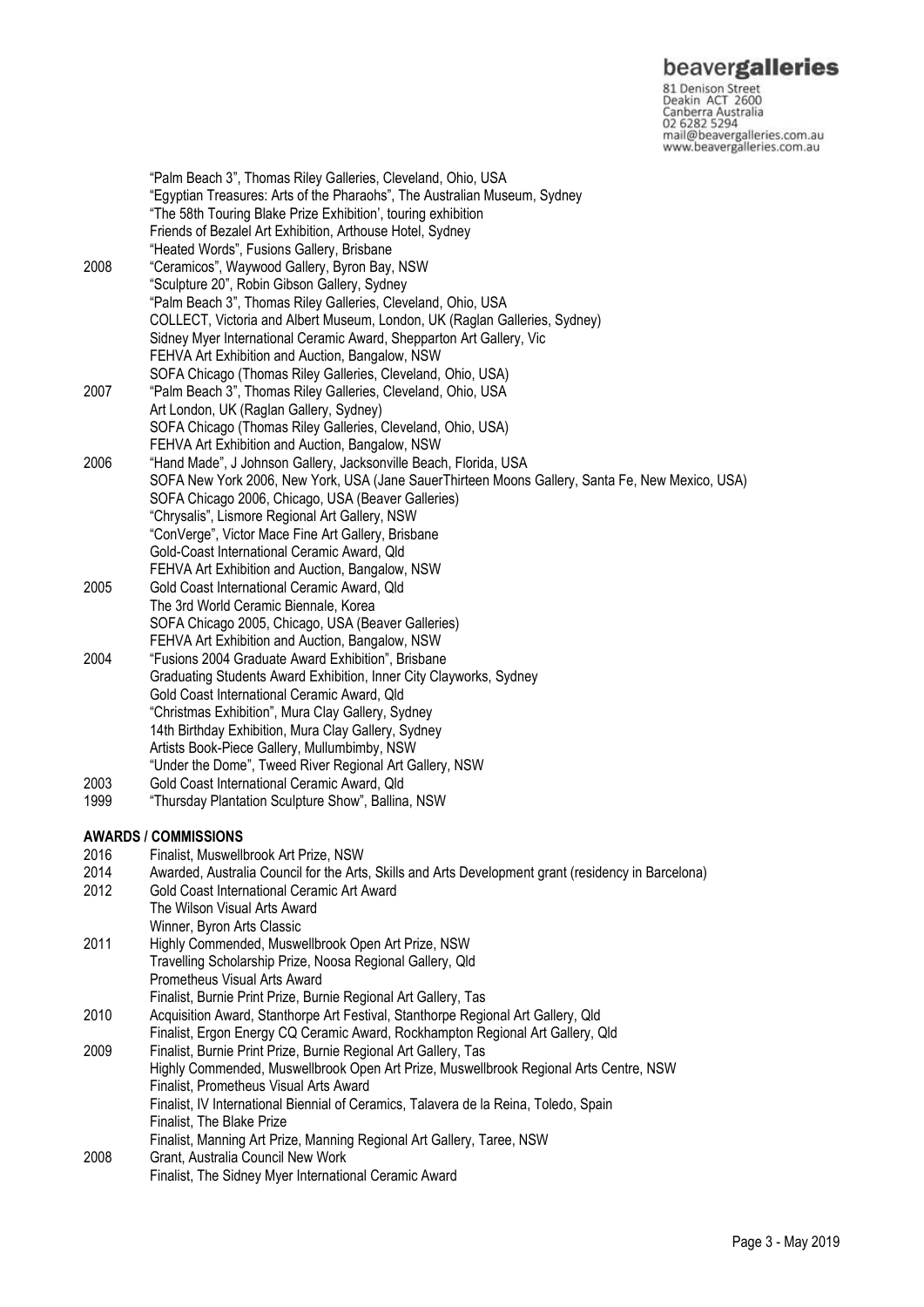81 Denison Street<br>Deakin ACT 2600 Canberra Australia 02 6282 5294 mail@beavergalleries.com.au www.beavergalleries.com.au

- Winner, Border Art Prize, Tweed River Art Gallery, NSW
- 2006 Grant, Australia Council New Work
- Finalist, Gold Coast International Ceramic Award
- 2005 Acquisition Award, Gold Coast International Ceramics Award The Josephine Ulrick Award For Excellence, Qld Honorary Mention, The 3rd World Ceramic Biennale International Competition, Korea
- 2004 Finalist, Gold Coast International Ceramic Award
- 2003 Finalist, Gold Coast International Ceramic Award
- Special Mention, Thursday Plantation Sculpture Show, Ballina, NSW

#### **PUBLICATIONS**

- 2018 "Intersection Art and Life", Kevin Wallace, *Wood Centre for the Arts*, USA
- 2017 "Vessels with magisterial demeanour", Kerry Anne Cousins, *Canberra Times,* August, 17 2017 "Upfront – The Generous Vessel", Ashley Crawford, *Art Collector*, Issue 82 2017 "The Journal of Australian Ceramics volume 56 #2 2017 Cross Cultural Intersections by Jane Denison "Subversive Ceramics", Claudia Clare, *Bloomsbury*, London "Het Grote K Boek", Mels Boom, *De kleine K*, The Netherlands
- 2015 "Subversive Ceramics", Claudia Clare, Bloomsbury, London
- "Unconventional Conformity", Rochelle Belsito, *American Art Collector*, issue 16, June 2015
- 2014 "Vessels carry an elegant interplay of culture, language and form", Peter Haynes, *Canberra Times*, 5 April
- 2013 "500 Prints on Clay", Paul Andrew Wandless, *Lark Craft Ceramics Now, issue 2*
- *"*2012 "Life of Form", Lynee Dwyer, *Sydney Morning Herald*, 17 March 2011 "The Pot Book", Edmund de Waal and Claudia Clare
- "Fusing form and decoration", Kerry-Anne Cousins, *Canberra Times*, 17 February
- 2010 Acquisition Award, Stanthorpe Art Festival, Stanthorpe Regional Art Gallery, Qld Finalist, Ergon Energy CQ Ceramic Award, Rockhampton Regional Art Gallery, Qld
- 2009 "A present past/ a continuous present", Louise Martin Chew, *Deep Earth* catalogue "Avital Sheffer: Body of Work", Ann McMahon, *The Journal of Australian Ceramics*, issue 48 no. 1 "Exhibitions: Avital Sheffer", *Ceramics Monthly*, October "White Heat", *The Journal of Australian Ceramics*, issue 48 no. 2 Exhibition review, Dalia Sable, *The Australian Jewish News*, 10 November Gallery review, *Ceramic Review*, issue 240 "Visual Art", Dylan Rainforth, *The Age*, 12 November
- 2008 "New works by Avital Sheffer', Pollyanna Sutton, *Craft Arts International,* issue 72
- "Encoded sentinels", Kerry-Anne Cousins, *Canberra Times*, 25 October
- 2007 "Avital Sheffer: Exhibition", *Craft Arts International,* issue 71 *Art London 2007* Catalogue
	- "ConVerge: The Strength of a Region", Grace Cochrane*, Ceramics Art and Perception*, issue 67
- 2006 "24th Gold Coast International Ceramic Award", *Craft Arts International*, issue 66 "The Emergence of Northern Rivers Artists", Louise Martin Chew, *Chrysalis* catalogue *"ConVerge*: *Northern Rivers Touring Exhibition Catalogue*", Kerry Selwood, Arts Northern Rivers, September *SOFA Chicago 2006* catalogue 2005 "Tradition to Modernity", Gordon Foulds, *Craft Arts International*, issue 64
- "Unearthed culture", Sonia Barron, *Canberra Times*, 22 September *Ceramics Art and Perception*, issue 60
- 2004 *The Journal of Australian Ceramics,* issue 43 # 2 *The Journal of Australian Ceramics,* issue 43 # 3

### **COLLECTIONS**

National Gallery of Australia, Canberra; Powerhouse Museum, Sydney; Gold Coast City Art Gallery, Qld; Manly Art Gallery and Museum, Sydney; Atelier d'Art de France, Paris, France; Grafton Regional Gallery, NSW; Tweed River Art Gallery, NSW; Jewish Museum of Australia, Melbourne; Art Gallery of Ballarat, Vic; Shepparton Art Gallery, Vic; Southern Downs Regional Art Collection, Stanthorpe, Qld; Glasshouse Regional Gallery, Port Macquarie, NSW; Ceramics Victoria Permanent Collection, Vic; Brisbane Grammar School Art Collection, Brisbane; The Russell Berrie Foundation, Teaneck, USA; The Charles Bronfman Collection, Teaneck, USA ; Museo del Cántir, Argentona, Spain; Bendigo Art Gallery, Vic